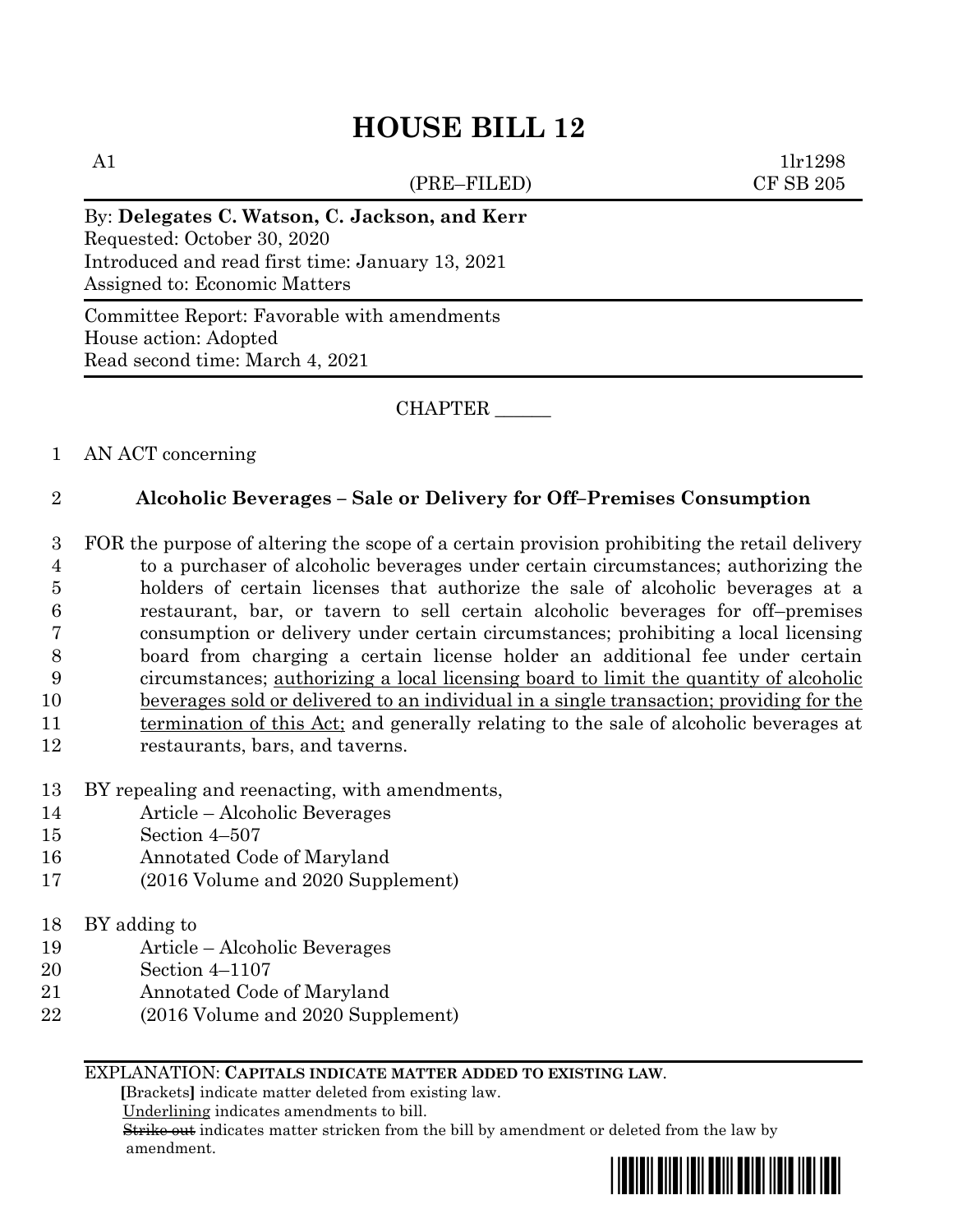**HOUSE BILL 12**

| 1<br>$\overline{2}$            | SECTION 1. BE IT ENACTED BY THE GENERAL ASSEMBLY OF MARYLAND,<br>That the Laws of Maryland read as follows:                                                                                                                                                                                                                |
|--------------------------------|----------------------------------------------------------------------------------------------------------------------------------------------------------------------------------------------------------------------------------------------------------------------------------------------------------------------------|
| 3                              | <b>Article - Alcoholic Beverages</b>                                                                                                                                                                                                                                                                                       |
| $\overline{4}$                 | $4 - 507$ .                                                                                                                                                                                                                                                                                                                |
| $\overline{5}$                 | This section does not apply to:<br>(a)                                                                                                                                                                                                                                                                                     |
| $6\phantom{.}6$<br>7           | the delivery of wine from a direct wine shipper to a consumer using a<br>(1)<br>common carrier in accordance with Title 2, Subtitle 1, Part V of this article; [or]                                                                                                                                                        |
| $8\,$<br>9                     | the holder of a common carrier permit in the course of delivering<br>(2)<br>directly shipped wine in accordance with Title 2, Subtitle 1, Part V of this article; OR                                                                                                                                                       |
| 10<br>11                       | (3)<br>THE DELIVERY OF ALCOHOLIC BEVERAGES IN ACCORDANCE WITH<br>$§$ 4-1107 OF THIS TITLE.                                                                                                                                                                                                                                 |
| 12                             | Retail delivery to a purchaser of alcoholic beverages is prohibited unless:<br>(b)                                                                                                                                                                                                                                         |
| 13<br>14                       | a retail license holder obtains a letter of authorization from the local<br>(1)<br>licensing board to make deliveries; and                                                                                                                                                                                                 |
| 15<br>16                       | the delivery is made from the licensed premises by the retail license<br>(2)<br>holder or an employee of the retail license holder.                                                                                                                                                                                        |
| 17                             | $4 - 1107.$                                                                                                                                                                                                                                                                                                                |
| 18<br>19<br>20                 | (A)<br>(1)<br><b>THIS</b><br><b>SUBSECTION APPLIES</b><br><b>ONLY</b><br>TO<br><b>LICENSE</b><br><b>THAT</b><br>$\mathbf{A}$<br><b>SALE</b><br><b>ALCOHOLIC</b><br><b>AUTHORIZES</b><br><b>THE</b><br>OF<br><b>BEVERAGES</b><br><b>FOR</b><br><b>ON-PREMISES</b><br>CONSUMPTION ONLY AT A RESTAURANT, BAR, OR TAVERN.      |
| 21<br>22<br>23<br>24<br>$25\,$ | A LICENSE HOLDER UNDER THIS SUBSECTION MAY SELL ANY<br>(2)<br>ALCOHOLIC BEVERAGES AUTHORIZED UNDER ITS LICENSE, INCLUDING, IF<br>AUTHORIZED, A MIXED DRINK OR COCKTAIL, IN A SEALED OR CLOSED CONTAINER<br>MIXED DRINKS OR COCKTAILS IN SEALED OR CLOSED CONTAINERS FOR<br><b>OFF-PREMISES CONSUMPTION OR DELIVERY IF:</b> |
| 26<br>$27\,$                   | (I)<br>THE ALCOHOLIC BEVERAGE IS PURCHASED ALONG WITH<br>PREPARED FOOD OTHER THAN PREPACKAGED SNACKS;                                                                                                                                                                                                                      |
| 28                             | (II)<br>THE INDIVIDUAL PURCHASING THE ALCOHOLIC BEVERAGE:                                                                                                                                                                                                                                                                  |
| 29                             | IS AT LEAST 21 YEARS OF AGE;<br>1.                                                                                                                                                                                                                                                                                         |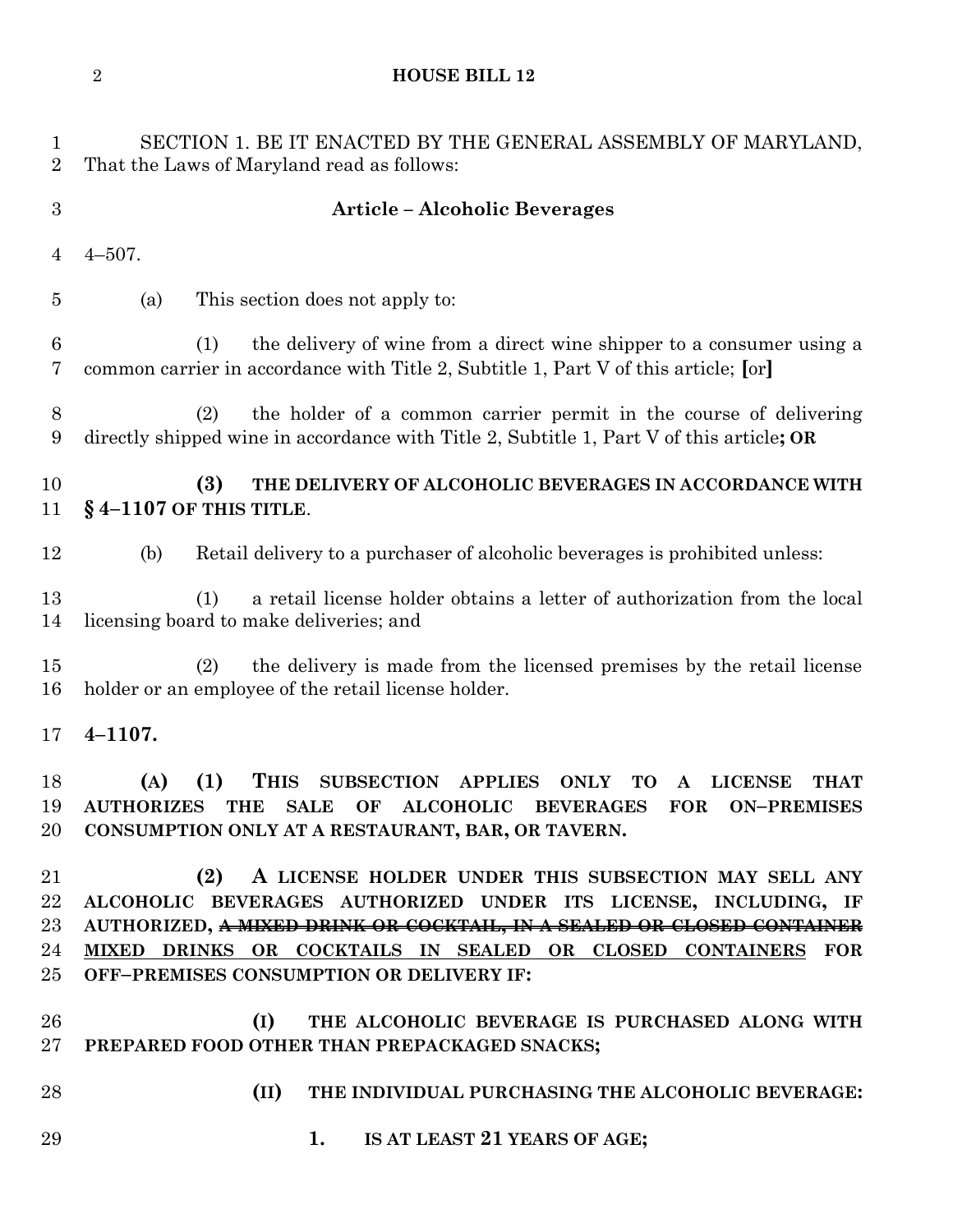# **HOUSE BILL 12** 3

| $\overline{2}$<br><b>AND</b><br>$\boldsymbol{3}$<br>3.<br>DOCUMENTATION THAT THE LOCAL LICENSING BOARD REQUIRES;<br>$\overline{4}$<br>THE LICENSE HOLDER HAS REGISTERED AND RECEIVED<br>$\overline{5}$<br>(III)<br>6<br>WRITTEN AUTHORIZATION FROM THE LOCAL LIQUOR LICENSING BOARD TO SELL<br>ALCOHOLIC BEVERAGES AUTHORIZED UNDER ITS LICENSE FOR OFF-PREMISES<br>7 | IF THE SALE IS FOR DELIVERY, PROVIDES ANY                           |
|-----------------------------------------------------------------------------------------------------------------------------------------------------------------------------------------------------------------------------------------------------------------------------------------------------------------------------------------------------------------------|---------------------------------------------------------------------|
|                                                                                                                                                                                                                                                                                                                                                                       |                                                                     |
|                                                                                                                                                                                                                                                                                                                                                                       |                                                                     |
|                                                                                                                                                                                                                                                                                                                                                                       |                                                                     |
|                                                                                                                                                                                                                                                                                                                                                                       |                                                                     |
|                                                                                                                                                                                                                                                                                                                                                                       |                                                                     |
|                                                                                                                                                                                                                                                                                                                                                                       |                                                                     |
|                                                                                                                                                                                                                                                                                                                                                                       |                                                                     |
| 8<br><b>CONSUMPTION OR DELIVERY;</b>                                                                                                                                                                                                                                                                                                                                  |                                                                     |
| 9<br>EACH ALCOHOLIC BEVERAGE SOLD FOR OFF-PREMISES<br>(IV)                                                                                                                                                                                                                                                                                                            |                                                                     |
| <b>CONSUMPTION OR DELIVERY IS:</b><br>10                                                                                                                                                                                                                                                                                                                              |                                                                     |
|                                                                                                                                                                                                                                                                                                                                                                       |                                                                     |
| 11<br>1.                                                                                                                                                                                                                                                                                                                                                              | PROVIDED IN THE MANUFACTURER'S ORIGINAL                             |
| 12<br>SEALED CONTAINER OR IN A CONTAINER CLOSED WITH A CAP, CORK, SEAL, OR LID                                                                                                                                                                                                                                                                                        |                                                                     |
| WITH NO HOLES FOR STRAWS OR SIPPING; AND<br>13                                                                                                                                                                                                                                                                                                                        |                                                                     |
| 2.                                                                                                                                                                                                                                                                                                                                                                    |                                                                     |
| SOLD OR DELIVERED NOT LATER THAN 11 P.M.;<br>14                                                                                                                                                                                                                                                                                                                       |                                                                     |
| 15<br><b>THE DELIVERY OF AN ALCOHOLIC BEVERAGE IS MA</b>                                                                                                                                                                                                                                                                                                              |                                                                     |
| THE LICENSED PREMISES BY THE LICENSE HOLDER OR THE HOLDER'S EMPLOYEE<br>16                                                                                                                                                                                                                                                                                            |                                                                     |
| 17<br>TO THE INDIVIDUAL PURCHASING THE ALCOHOLIC BEVERAGE; AND                                                                                                                                                                                                                                                                                                        |                                                                     |
| 18<br>THE DELIVERY OF AN ALCOHOLIC BEVERAGE IS MADE FROM<br>(V)                                                                                                                                                                                                                                                                                                       |                                                                     |
| 19<br>THE LICENSED PREMISES TO THE INDIVIDUAL PURCHASING THE ALCOHOLIC                                                                                                                                                                                                                                                                                                |                                                                     |
| BEVERAGE BY THE LICENSE HOLDER OR THE LICENSE HOLDER'S EMPLOYEE, WHO<br>20                                                                                                                                                                                                                                                                                            |                                                                     |
| IS AT LEAST 21 YEARS OLD AND CERTIFIED IN AN ALCOHOL AWARENESS PROGRAM;<br>21                                                                                                                                                                                                                                                                                         |                                                                     |
| 22<br><b>AND</b>                                                                                                                                                                                                                                                                                                                                                      |                                                                     |
|                                                                                                                                                                                                                                                                                                                                                                       |                                                                     |
| 23<br>(VI)<br>THE ALCOHOLIC BEVERAGE IS NOT DELIVERED TO:                                                                                                                                                                                                                                                                                                             |                                                                     |
| 24<br>1.                                                                                                                                                                                                                                                                                                                                                              | ANOTHER PREMISES LICENSED TO SELL ALCOHOLIC                         |
| 25<br><b>BEVERAGES; OR</b>                                                                                                                                                                                                                                                                                                                                            |                                                                     |
|                                                                                                                                                                                                                                                                                                                                                                       |                                                                     |
| 2.<br>26                                                                                                                                                                                                                                                                                                                                                              | AN ADDRESS LOCATED OUTSIDE OF THE LICENSED                          |
| $27\,$<br><b>JURISDICTION.</b>                                                                                                                                                                                                                                                                                                                                        |                                                                     |
|                                                                                                                                                                                                                                                                                                                                                                       |                                                                     |
| (1)<br>THIS SUBSECTION APPLIES ONLY TO<br>28<br>(B)                                                                                                                                                                                                                                                                                                                   | A LICENSE<br><b>THAT</b>                                            |
| AUTHORIZES THE SALE OF ALCOHOLIC BEVERAGES FOR ON-PREMISES AND<br>29                                                                                                                                                                                                                                                                                                  |                                                                     |
| 30<br>OFF-PREMISES CONSUMPTION AT A RESTAURANT, BAR, OR TAVERN.                                                                                                                                                                                                                                                                                                       |                                                                     |
| 31<br>(2)<br>A LICENSE HOLDER UNDER THIS SUBSECTION MAY OBTAIN A                                                                                                                                                                                                                                                                                                      |                                                                     |
|                                                                                                                                                                                                                                                                                                                                                                       | PERMIT FROM THE LOCAL LICENSING BOARD THAT AUTHORIZES THE HOLDER TO |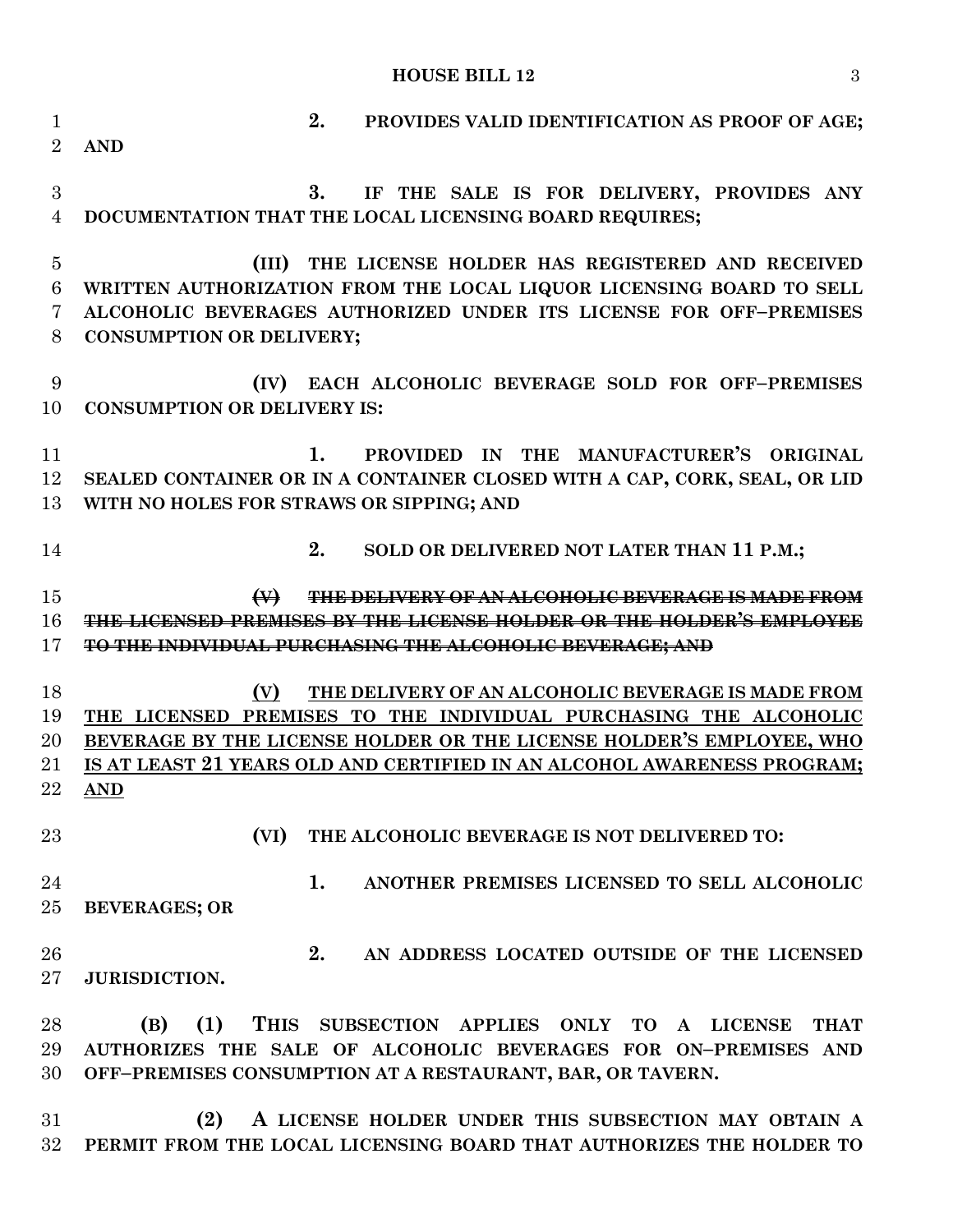|                               | <b>HOUSE BILL 12</b><br>$\overline{4}$                                                                                                                                                                                                                                                          |
|-------------------------------|-------------------------------------------------------------------------------------------------------------------------------------------------------------------------------------------------------------------------------------------------------------------------------------------------|
| 1<br>$\overline{2}$<br>3<br>4 | SELL <del>A MIXED DRINK OR COCKTAIL IN A SEALED OR CLOSED CONTAINER</del> , IF<br>AUTHORIZED UNDER THE HOLDER'S LICENSE, MIXED DRINKS OR COCKTAILS IN<br>SEALED OR CLOSED CONTAINERS FOR OFF-PREMISES CONSUMPTION OR DELIVERY<br>IF:                                                            |
| $\overline{5}$<br>6           | (I)<br>THE MIXED DRINK OR COCKTAIL IS PURCHASED ALONG<br>WITH PREPARED FOOD OTHER THAN PREPACKAGED SNACKS;                                                                                                                                                                                      |
| 7<br>8                        | (II)<br>THE INDIVIDUAL PURCHASING THE MIXED DRINK OR<br><b>COCKTAIL:</b>                                                                                                                                                                                                                        |
| 9                             | 1.<br>IS AT LEAST 21 YEARS OF AGE;                                                                                                                                                                                                                                                              |
| 10<br>11                      | 2.<br>PROVIDES VALID IDENTIFICATION AS PROOF OF AGE;<br><b>AND</b>                                                                                                                                                                                                                              |
| 12<br>13                      | 3.<br>IF THE SALE IS FOR DELIVERY, PROVIDES ANY<br>DOCUMENTATION THAT THE LOCAL LICENSING BOARD REQUIRES;                                                                                                                                                                                       |
| 14<br>15                      | <b>EACH MIXED DRINK OR COCKTAIL SOLD FOR OFF-PREMISES</b><br>(III)<br><b>CONSUMPTION OR DELIVERY IS:</b>                                                                                                                                                                                        |
| 16<br>17<br>18                | PROVIDED IN THE MANUFACTURER'S ORIGINAL<br>1.<br>SEALED CONTAINER OR IN A CONTAINER CLOSED WITH A CAP, CORK, SEAL, OR LID<br>WITH NO HOLES FOR STRAWS OR SIPPING; AND                                                                                                                           |
| 19                            | SOLD OR DELIVERED NOT LATER THAN 11 P.M.;<br>2.                                                                                                                                                                                                                                                 |
| 20<br>21<br>22                | THE DELIVERY OF THE MIXED DRINK OR COCKTAIL IS MADE<br><b>LICENSE HOLDER OR THE HOLDER'S</b><br><b>FROM THE LICENSED</b><br><b>EMPLOYEE TO THE INDIVIDUAL PURCHASING THE MIXED DRINK OR COCKTAIL; AND</b>                                                                                       |
| 23<br>24<br>25<br>26<br>27    | (IV)<br>THE DELIVERY OF AN ALCOHOLIC BEVERAGE IS MADE FROM<br>THE LICENSED PREMISES TO THE INDIVIDUAL PURCHASING THE ALCOHOLIC<br>BEVERAGE BY THE LICENSE HOLDER OR THE LICENSE HOLDER'S EMPLOYEE, WHO<br>IS AT LEAST 21 YEARS OLD AND CERTIFIED IN AN ALCOHOL AWARENESS PROGRAM;<br><b>AND</b> |
| 28                            | (V)<br>THE MIXED DRINK OR COCKTAIL IS NOT DELIVERED TO:                                                                                                                                                                                                                                         |
| 29<br>30                      | 1.<br>ANOTHER PREMISES LICENSED TO SELL ALCOHOLIC<br><b>BEVERAGES; OR</b>                                                                                                                                                                                                                       |